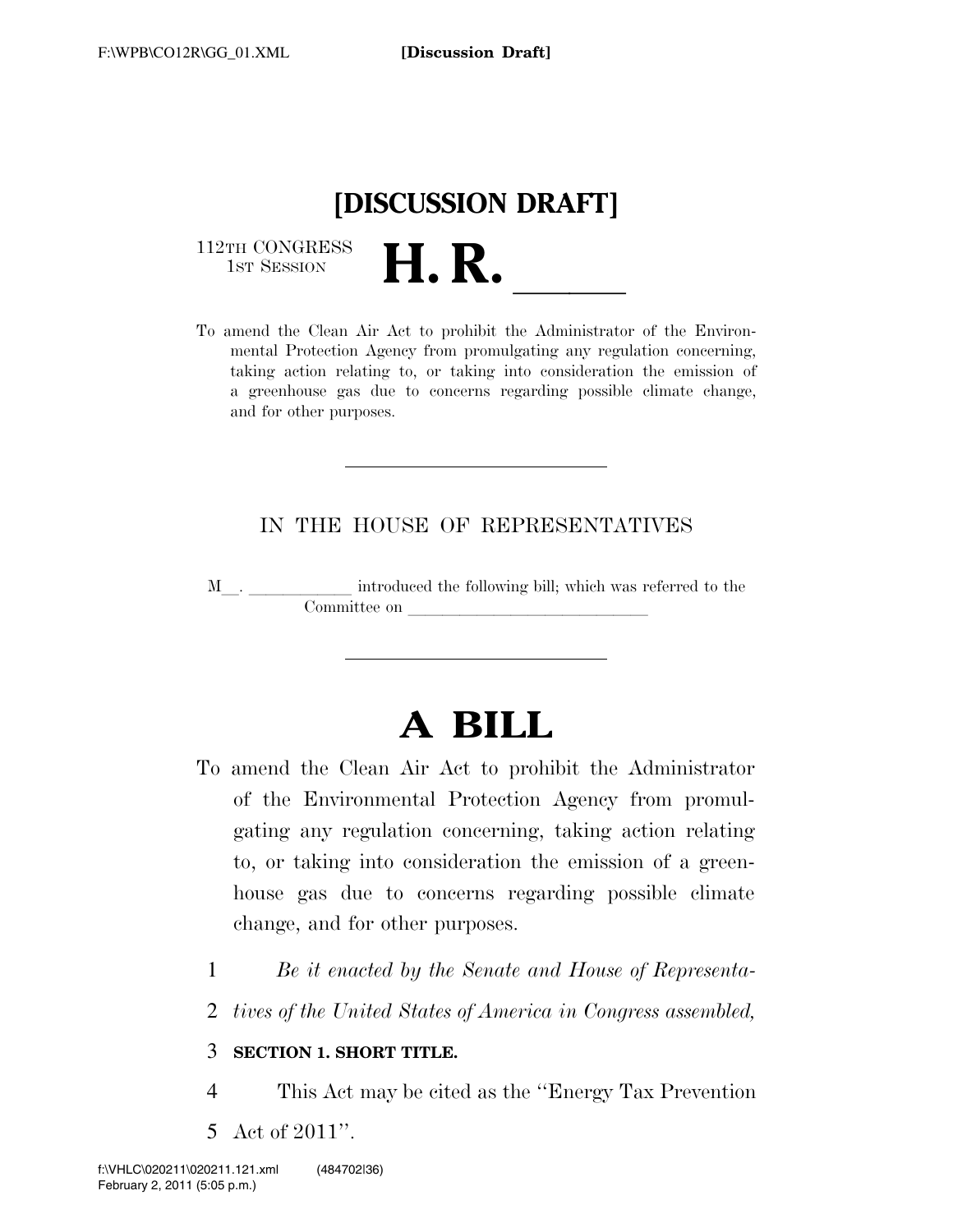|                | $\overline{2}$                                         |
|----------------|--------------------------------------------------------|
| $\mathbf{1}$   | SEC. 2. NO REGULATION OF EMISSIONS OF GREENHOUSE       |
| $\overline{2}$ | <b>GASES.</b>                                          |
| 3              | Title III of the Clean Air Act (42 U.S.C. 7601 et      |
| 4              | seq.) is amended by adding at the end the following:   |
| 5              | "SEC. 330. NO REGULATION OF EMISSIONS OF GREEN-        |
| 6              | HOUSE GASES.                                           |
| 7              | "(a) DEFINITION.—In this section, the term 'green-     |
| 8              | house gas' means any of the following:                 |
| 9              | $\lq(1)$ Water vapor.                                  |
| 10             | $\lq(2)$ Carbon dioxide.                               |
| 11             | $\lq(3)$ Methane.                                      |
| 12             | $\lq(4)$ Nitrous oxide.                                |
| 13             | $\lq(5)$ Sulfur hexafluoride.                          |
| 14             | $\cdot\cdot$ (6) Hydrofluoroearbons.                   |
| 15             | $\lq(7)$ Perfluorocarbons.                             |
| 16             | "(8) Any other substance subject to, or pro-           |
| 17             | posed to be subject to, regulation, action, or consid- |
| 18             | eration under this Act due to concerns regarding       |
| 19             | possible climate change.                               |
| 20             | "(b) LIMITATION ON AGENCY ACTION.-                     |
| 21             | $``(1)$ LIMITATION.—                                   |
| 22             | "(A) IN GENERAL.—The Administrator                     |
| 23             | may not, under this Act, promulgate any regu-          |
| 24             | lation concerning, take action relating to, or         |
| 25             | take into consideration the emission of a green-       |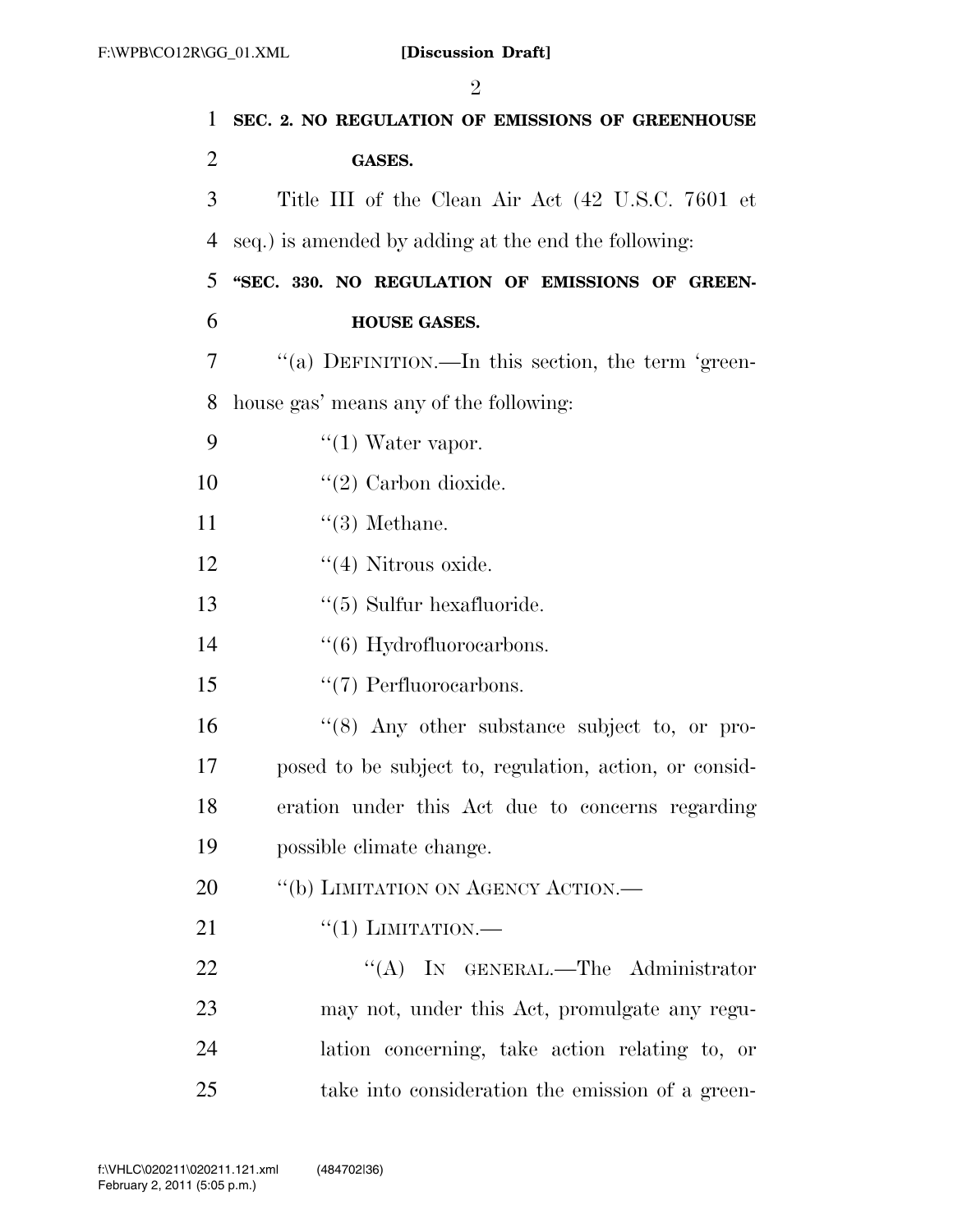house gas due to concerns regarding possible 2 climate change. 3 "(B) AIR POLLUTANT DEFINITION.—The definition of the term 'air pollutant' in section  $302(g)$  does not include a greenhouse gas. Not- withstanding the previous sentence, such defini- tion may include a greenhouse gas for purposes of addressing concerns other than possible cli- mate change. ''(2) EXCEPTIONS.—Paragraph (1) does not prohibit the following:  $\langle (A) \quad \text{Notwithstanding paragraph} \quad (4)(A),$  implementation and enforcement of the rule en- titled 'Light-Duty Vehicle Greenhouse Gas Emission Standards and Corporate Average Fuel Economy Standards' (as published at 75 Fed. Reg. 25324 (May 7, 2010) and without further revision) and finalization, implementa- tion, enforcement, and revision of the proposed rule entitled 'Greenhouse Gas Emissions Stand-

 ards and Fuel Efficiency Standards for Medium- and Heavy-Duty Engines and Vehi- cles' published at 75 Fed. Reg. 74152 (Novem-ber 30, 2010).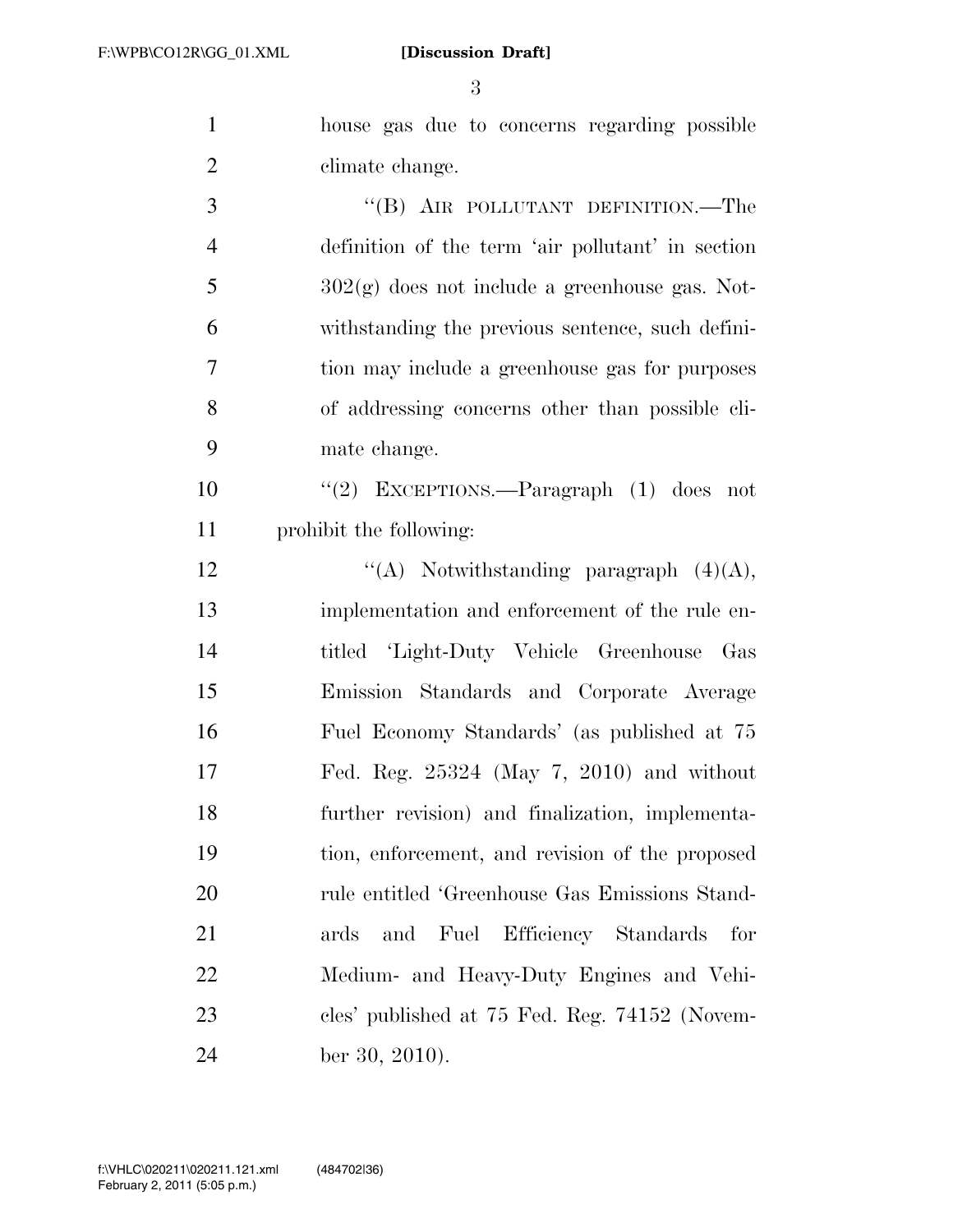''(B) Statutorily authorized Federal re- search, development, and demonstration pro- grams addressing climate change. ''(C) A regulation, action, or consideration under title VI, except to the extent to which the regulation, action, or consideration is based on the potential or actual effect of a greenhouse gas on climate change. 9 "(3) INAPPLICABILITY OF PROVISIONS.—Noth- ing listed in paragraph (2) shall cause a greenhouse gas to be considered subject to part C of title I (re- lating to prevention of significant deterioration of air quality) or considered an air pollutant for purposes of title V (relating to permits). ''(4) CERTAIN PRIOR AGENCY ACTIONS.—The following rules and actions are repealed and shall have no legal effect: 18 "(A) Endangerment and Cause or Con- tribute Findings for Greenhouse Gases Under Section 202(a) of the Clean Air Act', published at 74 Fed. Reg. 66496 (December 15, 2009).

22 "'(B) 'Reconsideration of Interpretation of Regulations That Determine Pollutants Covered by Clean Air Act Permitting Programs', pub-lished at 75 Fed. Reg. 17004 (April 2, 2010)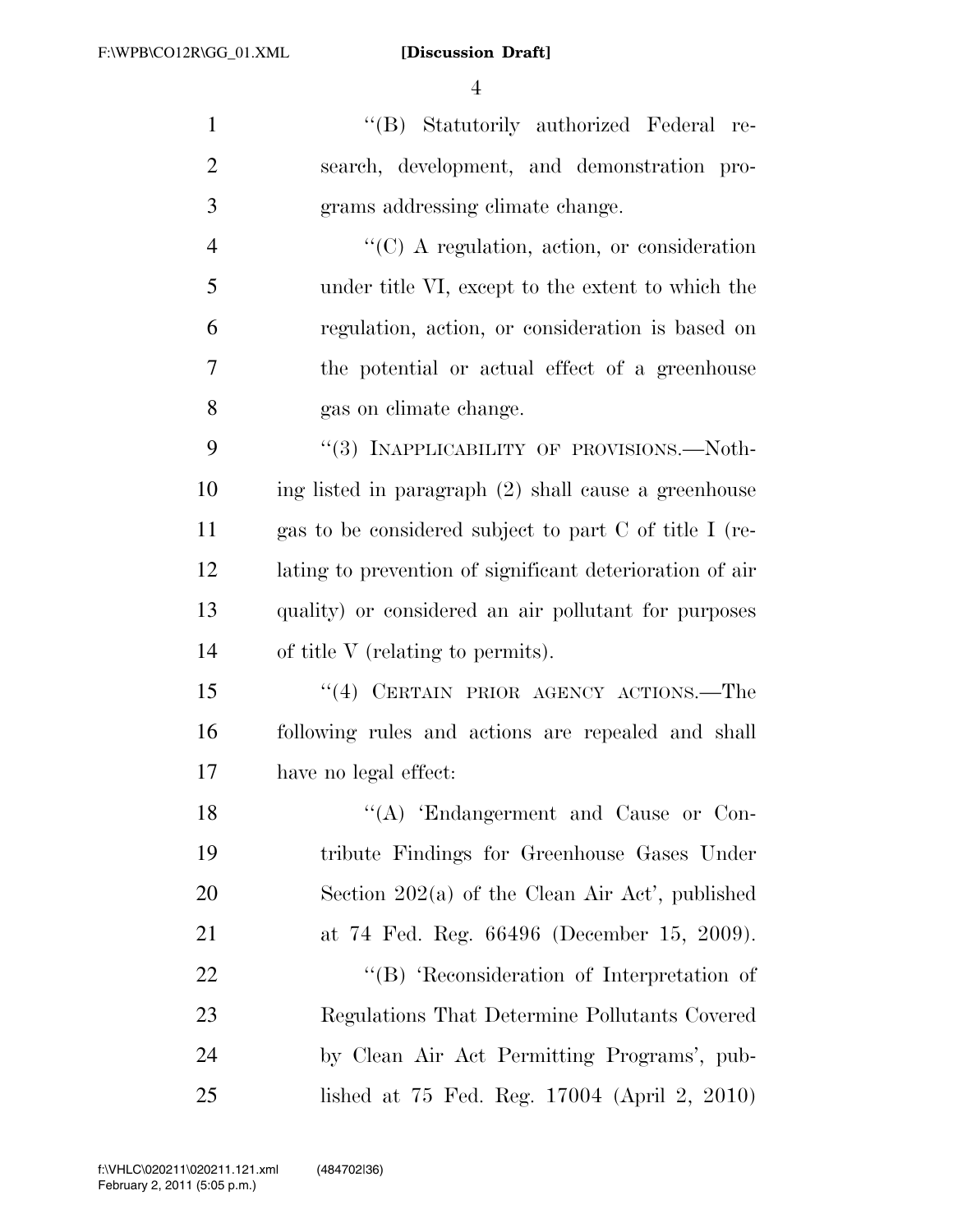| $\mathbf{1}$   | and the memorandum from Stephen L. John-        |
|----------------|-------------------------------------------------|
| $\overline{2}$ | son, Environmental Protection Agency (EPA)      |
| 3              | Administrator, to EPA Regional Administra-      |
| $\overline{4}$ | tors, concerning 'EPA's Interpretation of Regu- |
| 5              | lations that Determine Pollutants Covered by    |
| 6              | Federal Prevention of Significant Deterioration |
| $\overline{7}$ | (PSD) Permit Program' (December 18, 2008).      |
| 8              | "(C) 'Prevention of Significant Deteriora-      |
| 9              | tion and Title V Greenhouse Gas Tailoring       |
| 10             | Rule', published at 75 Fed. Reg. 31514 (June    |
| 11             | $3, 2010$ ).                                    |
| 12             | "(D) 'Action To Ensure Authority To             |
| 13             | Issue Permits Under the Prevention of Signifi-  |
| 14             | cant Deterioration Program to Sources of        |
| 15             | Greenhouse Gas Emissions: Finding of Sub-       |
| 16             | stantial Inadequacy and SIP Call', published at |
| 17             | 75 Fed. Reg. 77698 (December 13, 2010).         |
| 18             | "(E) 'Action To Ensure Authority To             |
| 19             | Issue Permits Under the Prevention of Signifi-  |
| 20             | cant Deterioration Program to Sources of        |
| 21             | Greenhouse Gas Emissions: Finding of Failure    |
| 22             | To Submit State Implementation Plan Revi-       |
| 23             | sions Required for Greenhouse Gases', pub-      |
| 24             | lished at $75$ Fed. Reg. $81874$ (December 29,  |
| 25             | 2010).                                          |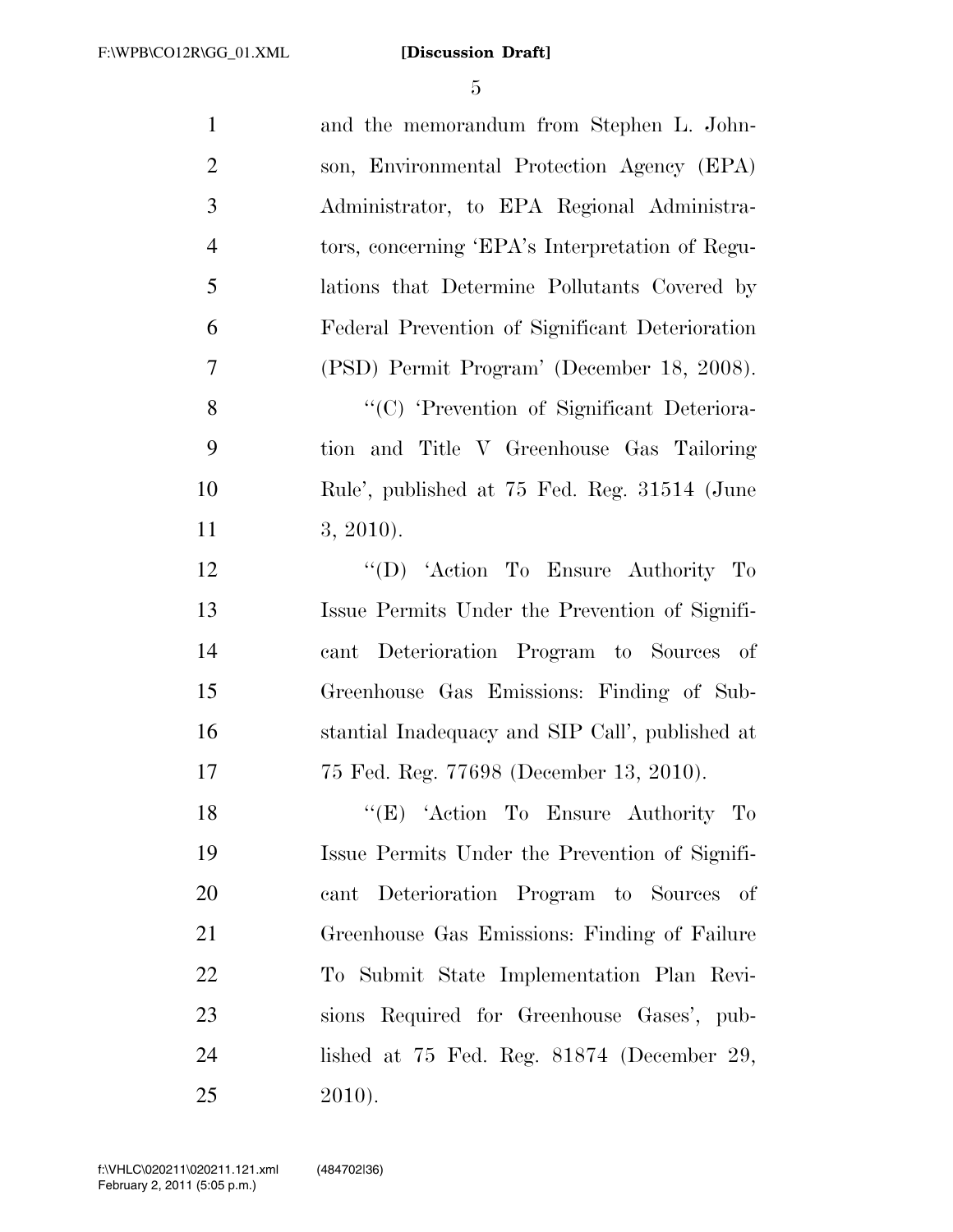| $\mathbf{1}$   | "(F) 'Action to Ensure Authority To Issue       |
|----------------|-------------------------------------------------|
| $\overline{2}$ | Permits Under the Prevention of Significant     |
| 3              | Deterioration Program to Sources of Green-      |
| $\overline{4}$ | house Gas Emissions: Federal Implementation     |
| 5              | Plan', published at 75 Fed. Reg. 82246 (De-     |
| 6              | cember 30, 2010).                               |
| $\overline{7}$ | " $(G)$ 'Action to Ensure Authority to Imple-   |
| 8              | ment Title V Permitting Programs Under the      |
| 9              | Greenhouse Gas Tailoring Rule', published at    |
| 10             | 75 Fed. Reg. 82254 (December 30, 2010).         |
| 11             | "(H) 'Determinations Concerning Need for        |
| 12             | Error Correction, Partial Approval and Partial  |
| 13             | Disapproval, and Federal Implementation Plan    |
| 14             | Regarding Texas Prevention of Significant De-   |
| 15             | terioration Program', published at 75 Fed. Reg. |
| 16             | 82430 (December 30, 2010).                      |
| 17             | "(I) 'Limitation of Approval of Prevention      |
| 18             | of Significant Deterioration Provisions Con-    |
| 19             | cerning Greenhouse Gas Emitting-Sources in      |
| 20             | State Implementation Plans', published at 75    |
| 21             | Fed. Reg. 82536 (December 30, 2010).            |
| 22             | "(J) 'Determinations Concerning Need for        |
| 23             | Error Correction, Partial Approval and Partial  |
| 24             | Disapproval, and Federal Implementation Plan    |
| 25             | Regarding Texas Prevention of Significant De-   |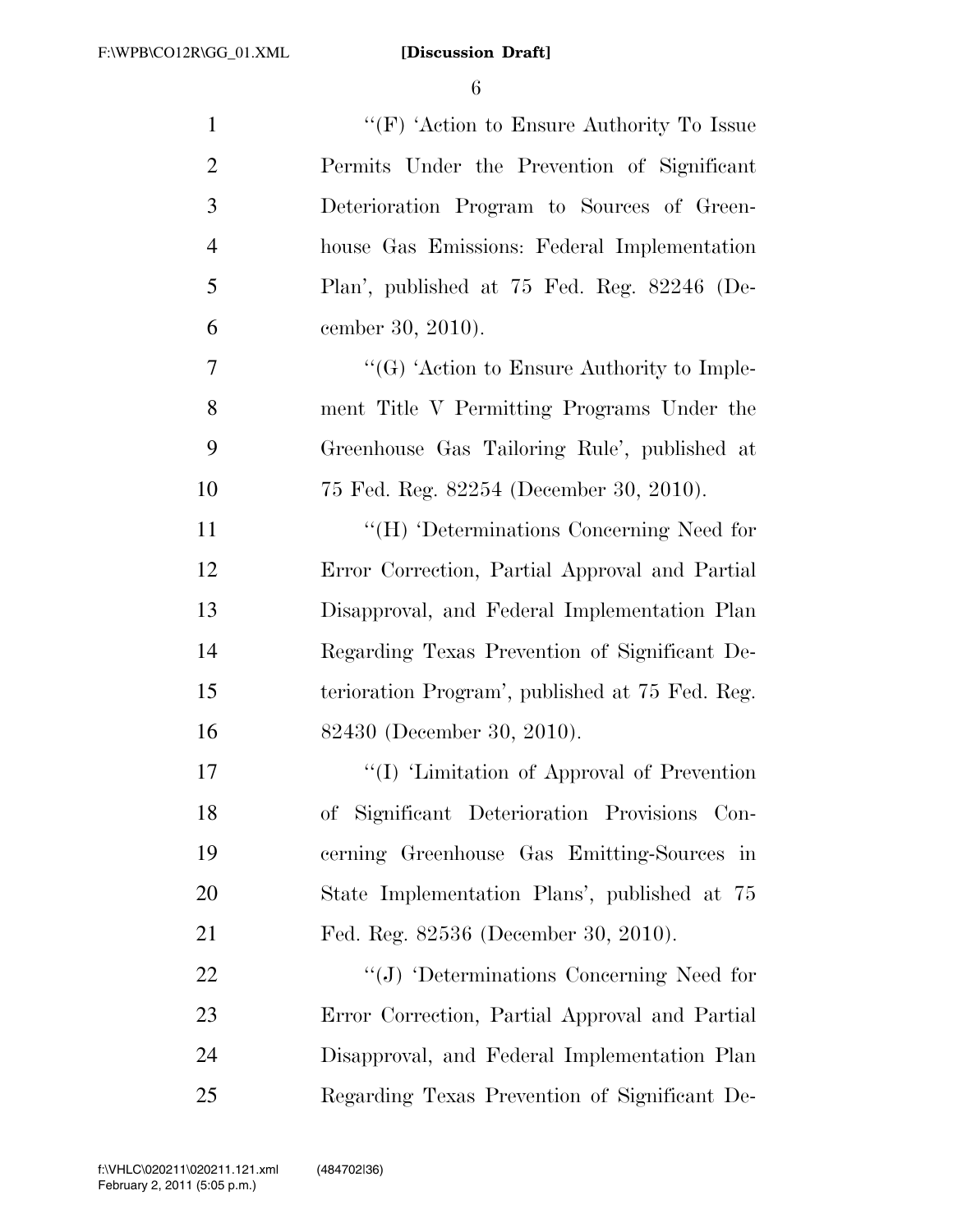| $\mathbf{1}$   | terioration Program; Proposed Rule', published     |
|----------------|----------------------------------------------------|
| $\overline{2}$ | at 75 Fed. Reg. 82,365 (December 30, 2010).        |
| 3              | " $(K)$ Any other Federal action under this        |
| $\overline{4}$ | Act occurring before the date of enactment of      |
| 5              | this section that applies a stationary source per- |
| 6              | mitting requirement or an emissions standard       |
| $\overline{7}$ | for a greenhouse gas due to concerns regarding     |
| 8              | possible climate change.                           |
| 9              | $``(5)$ STATE ACTION.—                             |
| 10             | "(A) NO LIMITATION.—This section does              |
| 11             | not limit or otherwise affect the authority of a   |
| 12             | State to adopt, amend, enforce, or repeal State    |
| 13             | laws and regulations pertaining to the emission    |
| 14             | of a greenhouse gas.                               |
| 15             | $\lq\lq (B)$ EXCEPTION.—                           |
| 16             | "(i) RULE.—Notwithstanding sub-                    |
| 17             | paragraph (A), any provision described in          |
| 18             | clause $(ii)$ —                                    |
| 19             | $\lq\lq$ is not federally enforceable;             |
| 20             | and                                                |
| 21             | "(II) is not deemed to be a part                   |
| 22             | of Federal law.                                    |
| 23             | "(ii) PROVISION DEFINED.—For pur-                  |
| 24             | poses of clause (i), the term 'provision'          |
| 25             | means any provision that—                          |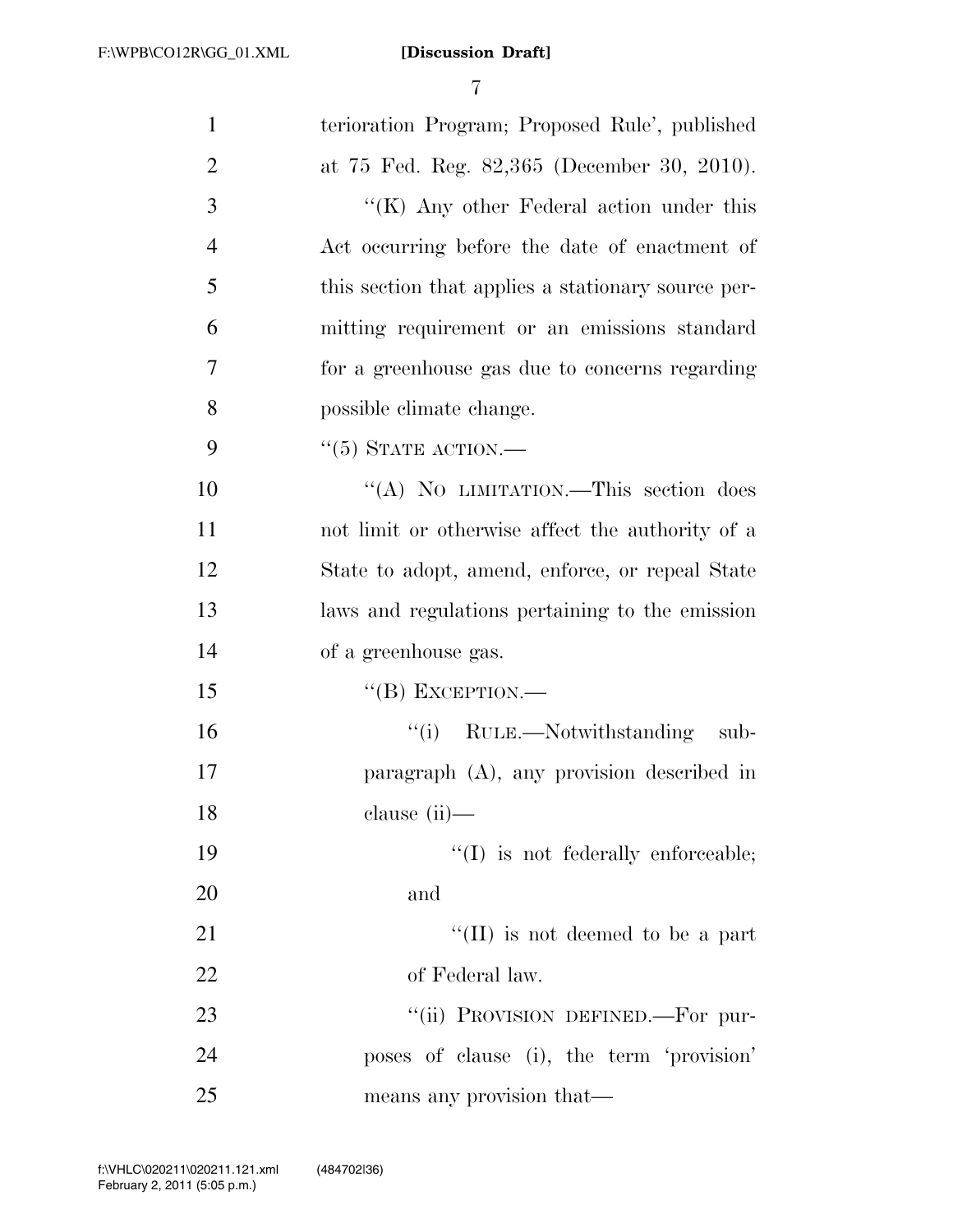$\frac{1}{1}$  is contained in a State im- plementation plan under section 110 and authorizes or requires a limitation on, or imposes a permit requirement for, the emission of a greenhouse gas due to concerns regarding possible cli- mate change; or 8 ''(II) is part of an operating per- mit program under title V, or a per- mit issued pursuant to title V, and authorizes or requires a limitation on the emission of a greenhouse gas due to concerns regarding possible climate change. 15 "'(C) ACTION BY ADMINISTRATOR.—The Administrator may not approve or make feder- ally enforceable any provision described in sub-18 paragraph  $(B)(ii)$ .". **SEC. 3. REGULATION OF AUTOMOBILES.**  Section 209(b) of the Clean Air Act (42 U.S.C. 7543) is amended by adding at the end the following:  $\frac{1}{4}$  With respect to standards for emissions of greenhouse gases (as defined in section 330) for model year 2017 or any subsequent model year new motor vehi-

cles and new motor vehicle engines—